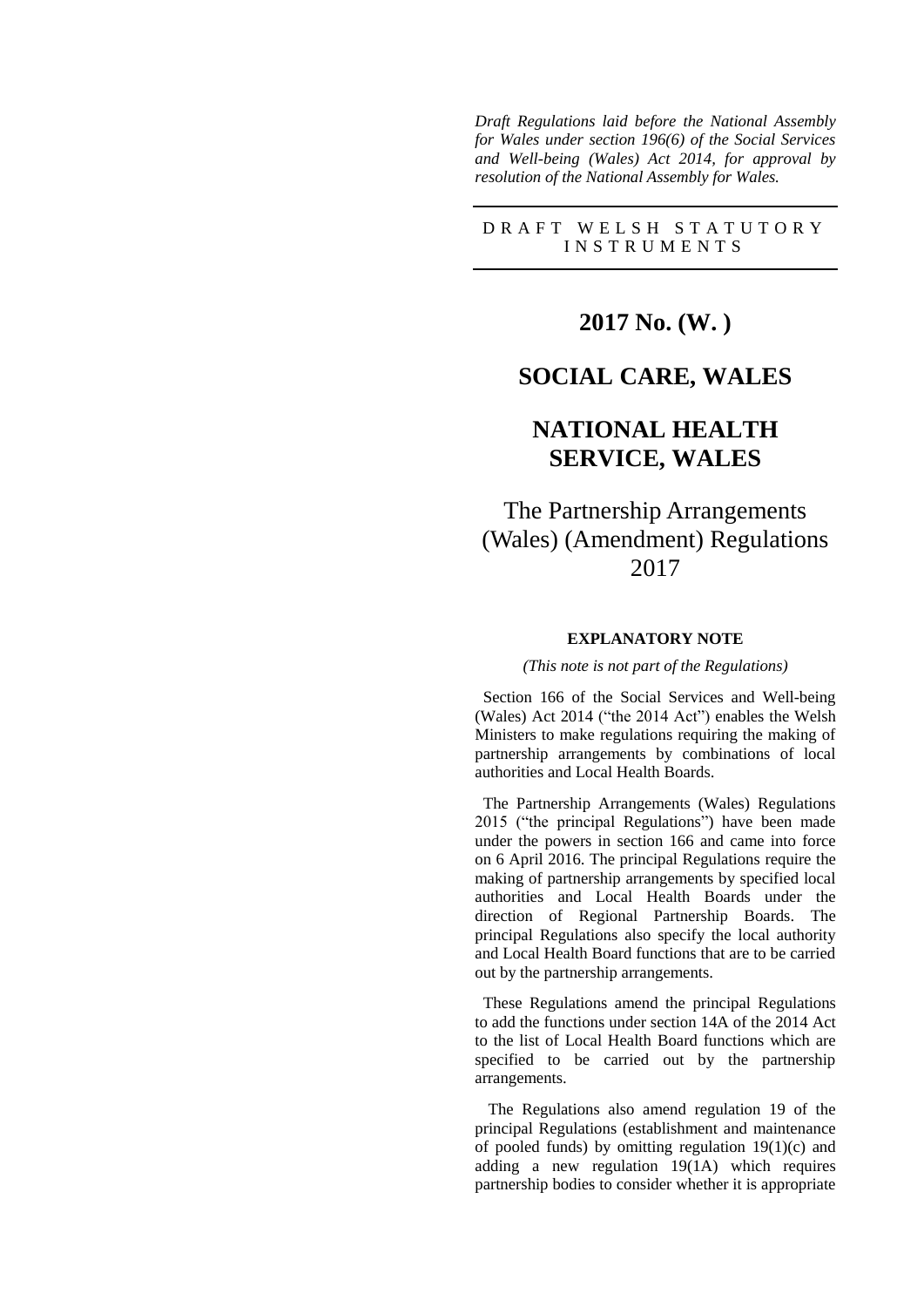to establish and maintain a pooled fund if they decide to do things jointly in response to an assessment under section 14 of the 2014 Act (known as a population assessment).

They also amend Schedule 2 to the principal Regulations (which specifies the family support functions of integrated family support teams) to insert reference to functions under Part 6 of the 2014 Act, in so far as they relate to the meeting of needs for care and support of children who are looked after by a local authority and the provision of advice and support for young people leaving care. This amendment corrects an omission from Schedule 2.

The Welsh Ministers' Code of Practice on the carrying out of Regulatory Impact Assessments was considered in relation to these Regulations. As a result, a regulatory impact assessment has been prepared as to the likely costs and benefits of complying with these Regulations. A copy can be obtained from the Department of Health and Social Services, Welsh Government, Cathays Park, Cardiff, CF10 3NQ.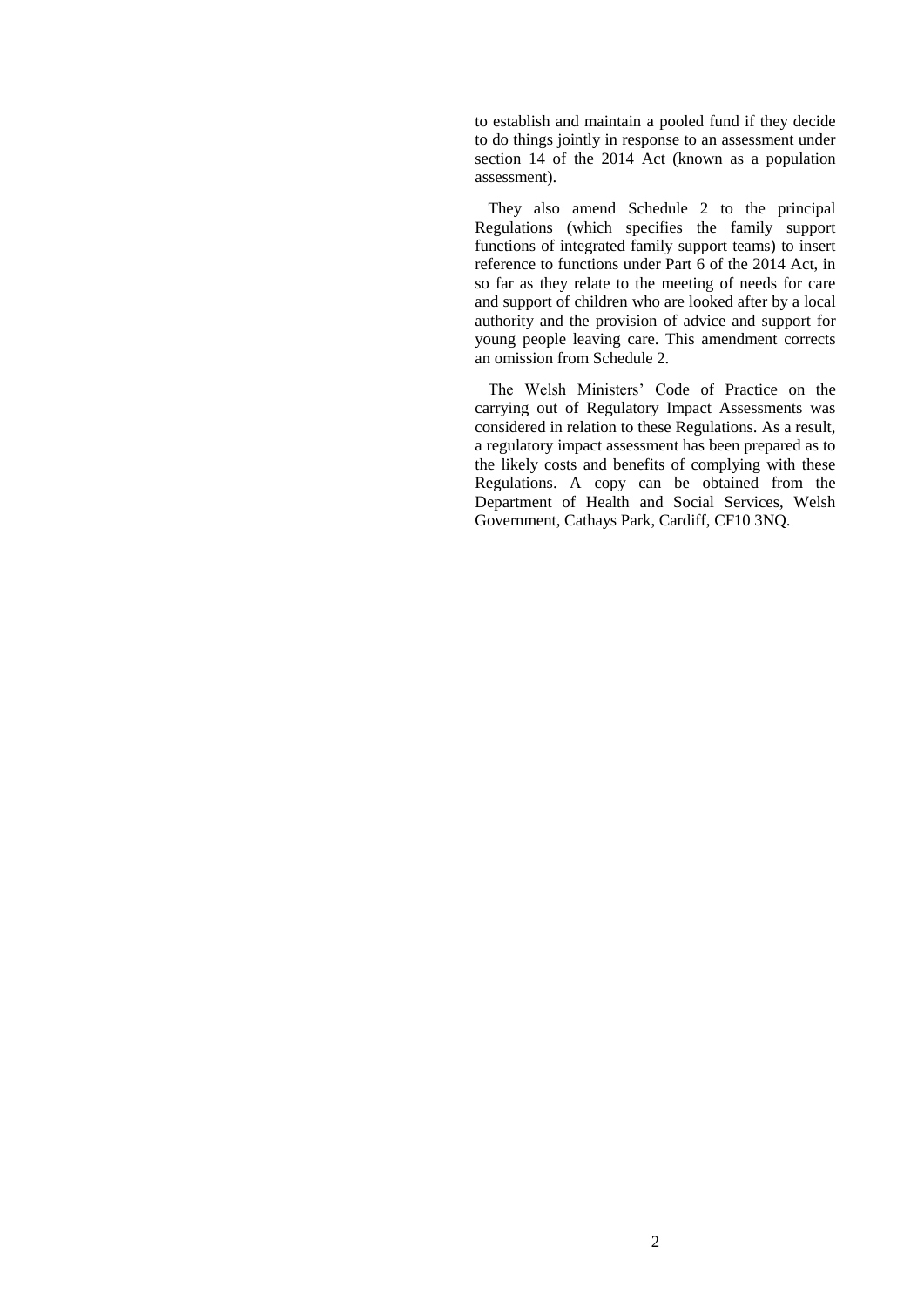*Draft Regulations laid before the National Assembly for Wales under section 196(6) of the Social Services and Well-being (Wales) Act 2014, for approval by resolution of the National Assembly for Wales.*

### D R A F T W E L S H S T A T U T O R Y I N S T R U M E N T S

## **2017 No. (W. )**

### **SOCIAL CARE, WALES**

## **NATIONAL HEALTH SERVICE, WALES**

# The Partnership Arrangements (Wales) (Amendment) Regulations 2017

| Made              | *** |
|-------------------|-----|
| Coming into force | *** |

The Welsh Ministers make the following Regulations in exercise of the powers conferred by sections 166(2)(b) and 167(3) of the Social Services and Wellbeing (Wales) Act 2014(**1**).

A draft of these Regulations was laid before the National Assembly for Wales under section 196(6) of that Act and has been approved by a resolution of the National Assembly for Wales.

### **Title, commencement, application and interpretation**

**1.**—(1) The title of these Regulations is the Partnership Arrangements (Wales) (Amendment) Regulations 2017.

(2) These Regulations come into force on 1 April 2017 and apply in relation to Wales.

(3) In these Regulations "the principal Regulations" ("*y prif Reoliadau*") means the Partnership Arrangements (Wales) Regulations 2015(**2**).

<u>.</u>

<sup>(</sup>**1**)  $2014$  anaw 4.<br>(**2**)  $S.I. 2015/198$ 

<sup>(</sup>**2**) S.I. 2015/1989 (W. 299).